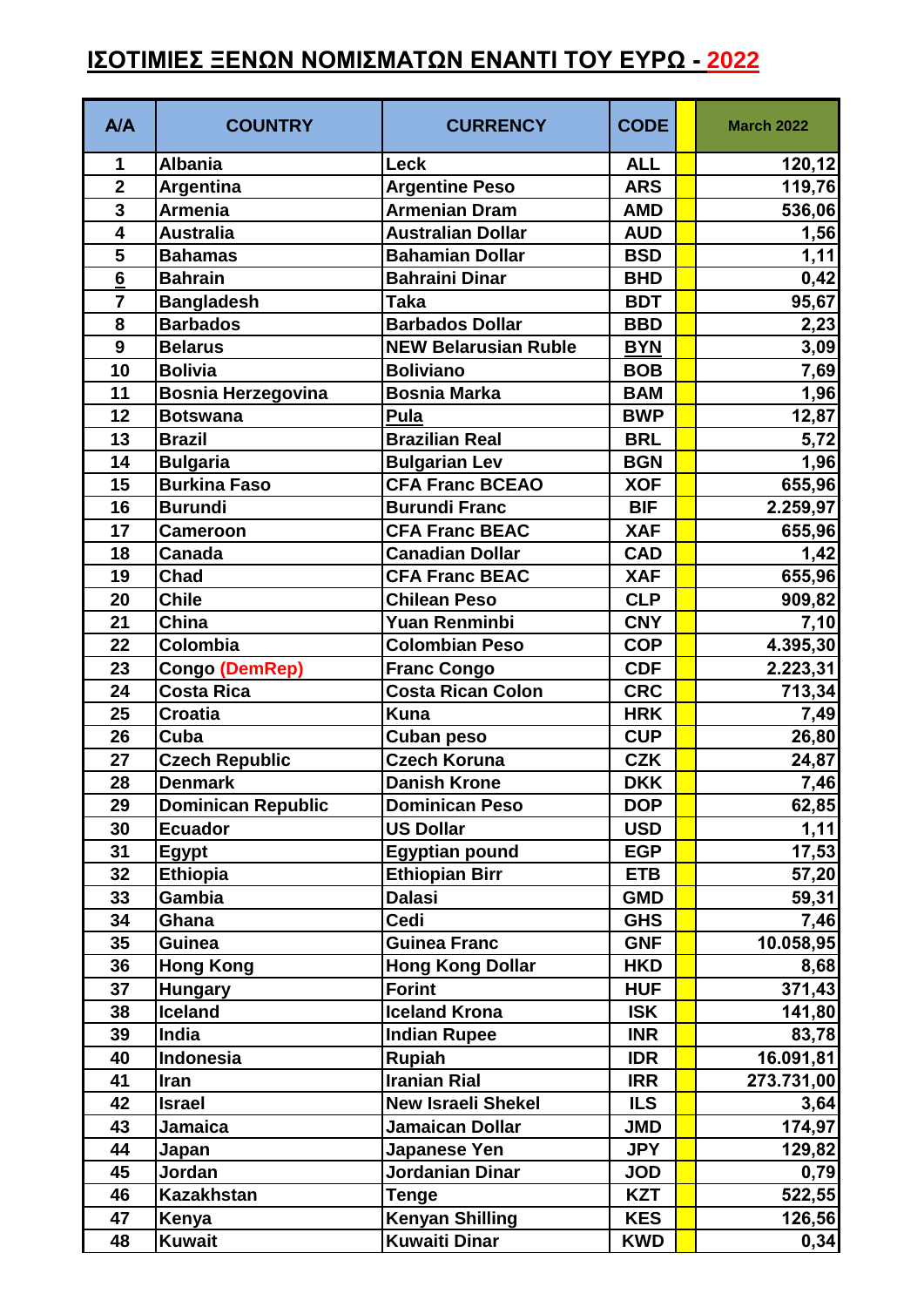| <b>A/A</b> | <b>COUNTRY</b>                | <b>CURRENCY</b>               | <b>CODE</b> | <b>March 2022</b> |
|------------|-------------------------------|-------------------------------|-------------|-------------------|
| 49         | Lebanon                       | <b>Lebanese Pound</b>         | <b>LBP</b>  | 1.679,61          |
| 50         | Libya                         | <b>Libyan Dinar</b>           | <b>LYD</b>  | 5,10              |
| 51         | <b>Madagascar</b>             | <b>Malagasy Ariary</b>        | <b>MGA</b>  | 4.449,55          |
| 52         | <b>Malawi</b>                 | <b>Kwacha</b>                 | <b>MWK</b>  | 895,55            |
| 53         | <b>Malaysia</b>               | <b>Malaysian Ringgit</b>      | <b>MYR</b>  | 4,68              |
| 54         | <b>Maldive Is.</b>            | Rufiyaa                       | <b>MVR</b>  | 17,12             |
| 55         | <b>Mauritania</b>             | Ouguiya                       | <b>MRU</b>  | 40,55             |
| 56         | <b>Mauritius</b>              | <b>Maur Rupee</b>             | <b>MUR</b>  | 49,28             |
| 57         | <b>Mexico</b>                 | <b>Mexican Peso</b>           | <b>MXN</b>  | 23,02             |
| 58         | <b>Moldova</b>                | <b>Moldovan Leu</b>           | <b>MDL</b>  | 20,09             |
| 59         | Mongolia                      | <b>Tugrik</b>                 | <b>MNT</b>  | 3.226,61          |
| 60         | <b>Morocco</b>                | <b>Moroccan Dirham</b>        | <b>MAD</b>  | 10,59             |
| 61         | <b>Mozambique</b>             | <b>Meticai</b>                | <b>MZN</b>  | 71,10             |
| 62         | <b>Namibia</b>                | <b>Namibian Dollar</b>        | <b>NAD</b>  | 17,22             |
| 63         | <b>Nepal</b>                  | <b>Nepalese Rupee</b>         | <b>NPR</b>  | 134,12            |
| 64         | <b>New Zealand</b>            | <b>New Zealand Dollar</b>     | <b>NZD</b>  | 1,69              |
| 65         | <b>Nicaragua</b>              | <b>Cordoba Oro</b>            | <b>NIO</b>  | 39,44             |
| 66         | <b>Niger Rep</b>              | <b>CFA Franc BCEAO</b>        | <b>XOF</b>  | 655,96            |
| 67         | <b>Nigeria</b>                | <b>Naira</b>                  | <b>NGN</b>  | 464,69            |
| 68         | Norway                        | <b>Norwegian Krone</b>        | <b>NOK</b>  | 10,07             |
| 69         | Oman                          | <b>Rial Omani</b>             | <b>OMR</b>  | 0,43              |
| 70         | <b>Pakistan</b>               | <b>Pakistan Rupee</b>         | <b>PKR</b>  | 198,26            |
| 71         | <b>Panama</b>                 | <b>Balboa</b>                 | <b>PAB</b>  | 1,11              |
| 72         | Peru                          | <b>Nuevo Sol</b>              | <b>PEN</b>  | 4,19              |
| 73         | <b>Philippines</b>            | <b>Philippine Peso</b>        | <b>PHP</b>  | 57,09             |
| 74         | <b>Poland</b>                 | <b>Zloty</b>                  | <b>PLN</b>  | 4,70              |
| 75         | Qatar                         | <b>Qatari Riyal</b>           | QAR         | 4,06              |
| 76         | Romania                       | <b>New Leu</b>                | <b>RON</b>  | 4,93              |
| 77         | <b>Russia</b>                 | <b>Russian Ruble</b>          | <b>RUB</b>  | 97,66             |
| 78         | Rwanda                        | <b>Rwanda Franc</b>           | <b>RWF</b>  | 1.131,46          |
| 79         | Saudi Arabia                  | <b>Saudi Riyal</b>            | <b>SAR</b>  | 4,18              |
| 80         | Senegal                       | <b>CFA Franc BCEAO</b>        | <b>XOF</b>  | 655,96            |
| 81         | <b>Serbia</b>                 | <b>Dinar</b>                  | <b>RSD</b>  | 117,93            |
| 82         | <b>Seychelles</b>             | <b>Seychelles Rupee</b>       | <b>SCR</b>  | 15,73             |
| 83         | Sierra Leone                  | Leone                         | <b>SLL</b>  | 12.657,75         |
| 84         | <b>Singapore</b>              | <b>Singapore Dollar</b>       | <b>SGD</b>  | 1,51              |
| 85         | <b>South Africa</b>           | Rand                          | <b>ZAR</b>  | 17,22             |
| 86         | <b>South Korea</b>            | Won                           | <b>KRW</b>  | 1.353,52          |
| 87         | Sri Lanka                     | <b>Sri Lanka Rupee</b>        | <b>LKR</b>  | 225,07            |
| 88         | <b>Sudan Rep</b>              | <b>Sudanise Pound</b>         | <b>SDG</b>  | 493,99            |
| 89         | <b>Swaziland</b>              | Lilangeni                     | <b>SZL</b>  | 17,22             |
| 90         | <b>Sweden</b>                 | <b>Swedish Krona</b>          | <b>SEK</b>  | 10,67             |
| 91         | <b>Switzerland</b>            | <b>Swiss Franc</b>            | <b>CHF</b>  | 1,03              |
| 92         | <b>Syria Arab Republic</b>    | <b>Syrian Pound</b>           | <b>SYP</b>  | 2.799,20          |
| 93         | <b>Special Drawing Rights</b> | <b>Special Drawing Rights</b> | <b>XDR</b>  | 0,80              |
| 94         | <b>Taiwan</b>                 | <b>Taiwan Dollar</b>          | <b>TWD</b>  | 31,38             |
| 95         | <b>Tanzania</b>               | <b>Tanzanian Shilling</b>     | <b>TZS</b>  | 2.573,60          |
| 96         | <b>Thailand</b>               | <b>Baht</b>                   | THB         | 36,59             |
| 97         | Tunisia                       | <b>Tunisian Dinar</b>         | <b>TND</b>  | 3,27              |
| 98         | Uganda                        | <b>Uganda Shilling</b>        | <b>UGX</b>  | 3.921,14          |